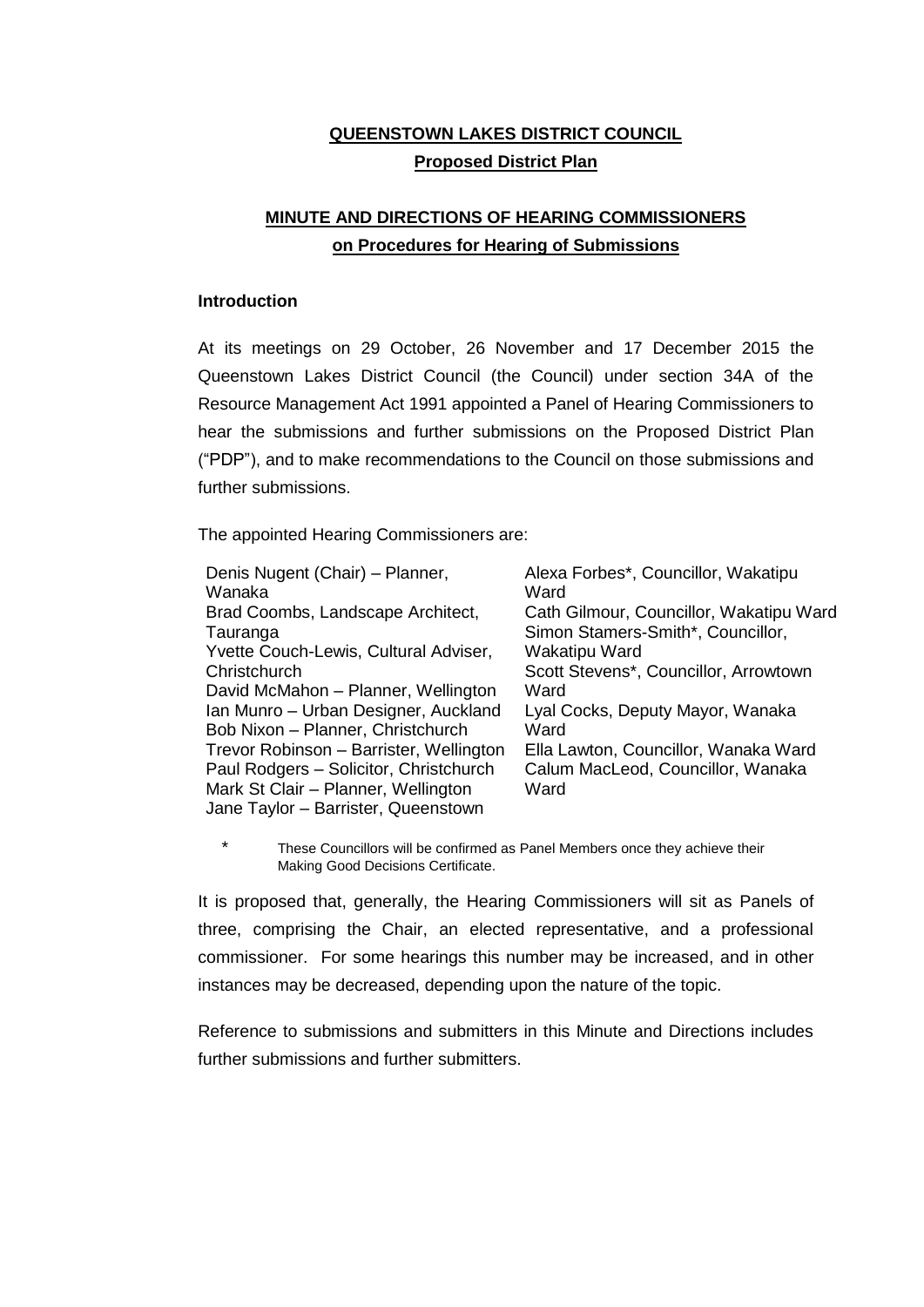# **Principles of Hearing Process**

The Hearings Panel will establish and conduct a hearings process that:

- is appropriate and fair: the Hearings Panel will at all times act in a fair and transparent manner;
- avoids unnecessary formality: the Hearings Panel will be inclusive and acknowledge the broad range of interests of submitters and facilitate a process that provides all parties, whether presenting oral or written submissions and evidence, the opportunity to be heard;
- is efficient: the Hearings Panel will conduct an efficient process which minimises time and costs to all parties participating in the hearings. The Hearings Panel will provide all submitters with an adequate opportunity to be heard, while, at the same time, avoiding unnecessary repetition and presentation of irrelevant material; and
- recognises tikanga Maori: the Hearings Panel will receive evidence written or spoken in Maori when requested to do so by the submitter with sufficient notice.

# **Register of Interests**

A fundamental pre-requisite to a fair and transparent hearings process is an obligation on all Panel members to bring an independent view and open mind to the role of hearings commissioner, free of any 'conflicts of interest' that could result in bias and/or predetermination.

Following appointment of the full Hearings Panel the Chair wrote to each of the Panel Members asking that they advise of any potential conflicts of interest in relation to any PDP matter.

In addition, the Hearings Panel have agreed that where a Panel member has previously advocated a particular position, or appeared in the past as a witness for a former client who may hold a property interest and/or lodged a submission on a PDP provision, or holds a property interest which may result in a potential conflict of interest and/or a perceived bias, he or she will disclose such positions or potential conflicts to the Chair prior to the commencement of the hearings.

The vehicle for recording the above interests will be a "Register of Interests" which records the ongoing involvements and/or interests held by Panel Members. This has been prepared by the Chair. The Chair will decide on a course of action, which may result in the Panel Member being requested to stand aside from the relevant hearing session/s, and from the deliberations and recommendation-making arising from the hearing session/s if appropriate.

The Register will be maintained for the full term of the hearings process and be available for public inspection.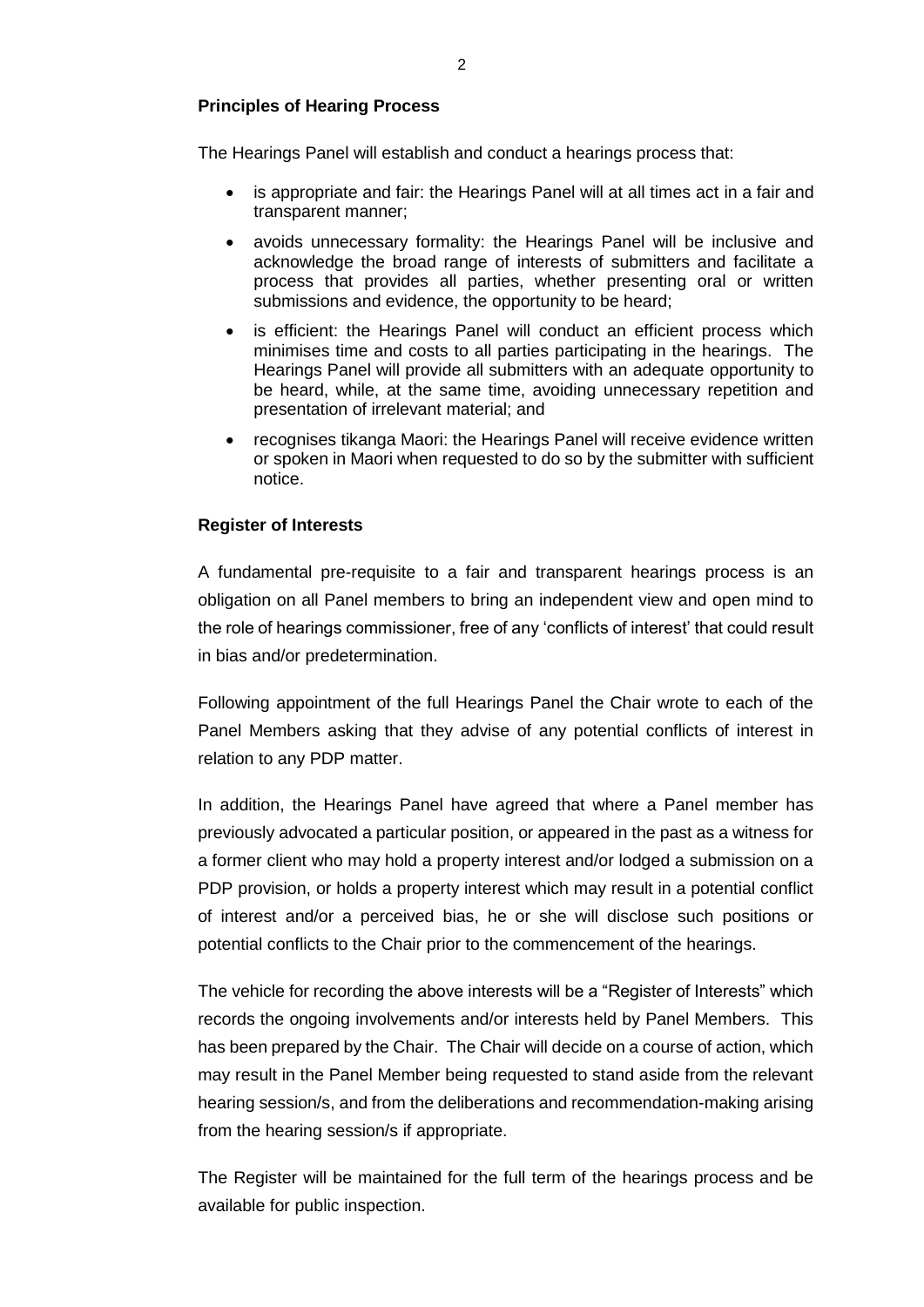All parties to each day's proceedings will be entitled to bring to the Chair's attention any potential 'interest' situation.

# **Hearing Timetable and Structure**

Hearings will be held grouped by topic. For submissions on the Plan text, each topic will be a single chapter or a group of chapters. For submissions seeking changes to the planning maps, the Hearing Panel will hear these grouped into geographic areas. Attached in Appendix A is a table listing the topics.

This means that if you have submitted on multiple provisions, you may need to attend multiple hearings if you wish to speak to all of your submissions. The Hearing Panel acknowledges that this potentially increases your time commitments but considers that this approach will be more efficient given the complexity of issues it must consider. As explained above, generally the Hearing Panel for each topic will consist of three hearing commissioners and the membership of the Panel will vary from topic to topic. While there will be some overlap of hearing commissioners hearing different topics, this approach means that matters put to the Panel hearing the residential chapters, for instance, will not necessarily be heard by all hearing commissioners on the Panel hearing the changes to residential zones on the maps.

Where this separation into topic areas means that a submitter may be required to repeat essentially the same submissions and evidence in more than one hearing session, the Hearing Panel will allow this to be presented in person at the first relevant hearing, and then have the material tabled at the remaining relevant hearings. The submitter or submitter's representatives and any witnesses should be available to answer questions from the relevant Panel for those later hearings if requested by the Hearing Panel.

Where a submitter or their representative is unable to attend the hearing for a particular topic, material in support of their submission may be tabled provided it is received by the Committee Secretary 5 working days prior to the hearings on the topic commencing. Once the hearings for a topic is completed, the Panel will not accept additional material on that topic, other than in exceptional circumstances which will require approval of the Panel Chair.

Hearing Reports<sup>1</sup> will be produced by Council staff for each topic area. Where the staff are recommending modifications to the proposed plan as a result of the submissions they will include an evaluation in accordance with s.32AA of the Act in the Hearing Report. The Hearing Reports will be placed on the Council website

 $\overline{a}$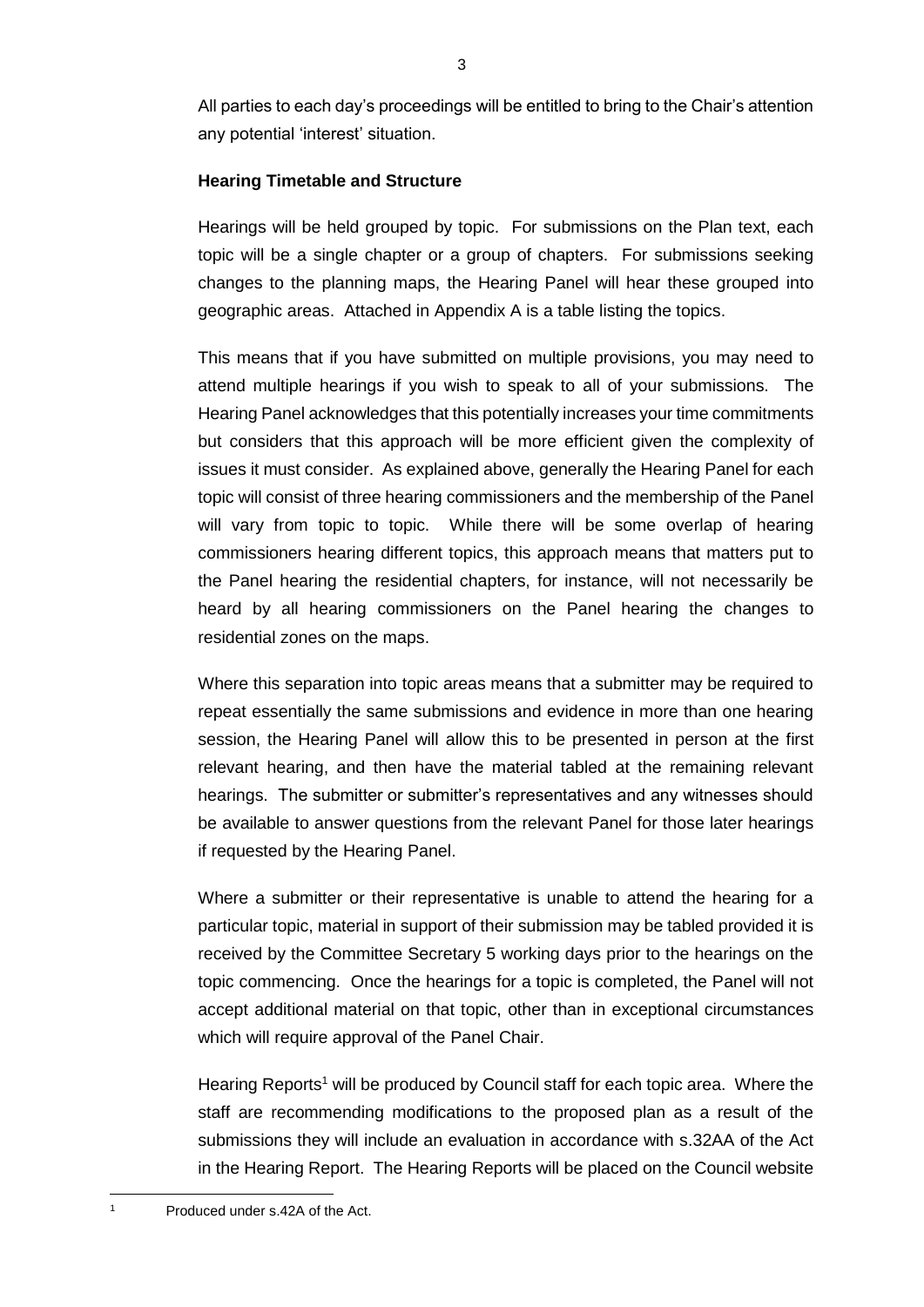at least 10 working days prior to the hearings for that topic commencing and all relevant parties advised of their availability.

# **Hearing Submissions on PDP Text**

To enable a reasonable estimate of the time required to hear the submissions, and to ensure an efficient process, the Hearing Panel has allowed each submitter on a particular topic 10 minutes of hearing time subject to the following:

- a) Additional time can be requested provided such request is made, with reasons supporting the request and the amount of time required, no later than 8 working days prior to the topic commencing; and
- b) Where more than one submitter is represented by the same counsel or consultant, all of those submitters will be heard at one time (i.e. adding their time allocations together); and
- c) Each expert witness may only present one brief of evidence per topic. Where that witness is appearing in respect of multiple submitters, that evidence may be subdivided into appropriate sections so as to enable the submitters' cases to be presented adequately.

The Chair of the Hearing Panel has been delegated the powers to make procedural decisions such as dealing with requests for additional time. Such requests will generally be granted subject to:

- a) Hearing time being efficiently used;
- b) Unnecessary repetition being avoided; and
- c) The conditions set out below.

If additional time is sought and approved, all evidence will need to be lodged with the Council 5 working days prior to the hearings for the topic commencing. The Hearing Panel also requests that a synopsis of any legal submissions to be made be lodged along with copies of any cases cited no less than 5 working days prior to the hearings for the topic commencing. Where evidence is lodged in advance it will read in advance by the panel and the relevant witness will have a maximum of 10 minutes to summarise their evidence. Where legal submissions have been lodged in advance, they will also be pre-read and should be summarised and not read at the hearing.

Note that in calculating the time required, allowance should be made for questioning by the Panel. Ten minutes will be sufficient for hearing 1 to 2 pages of written material.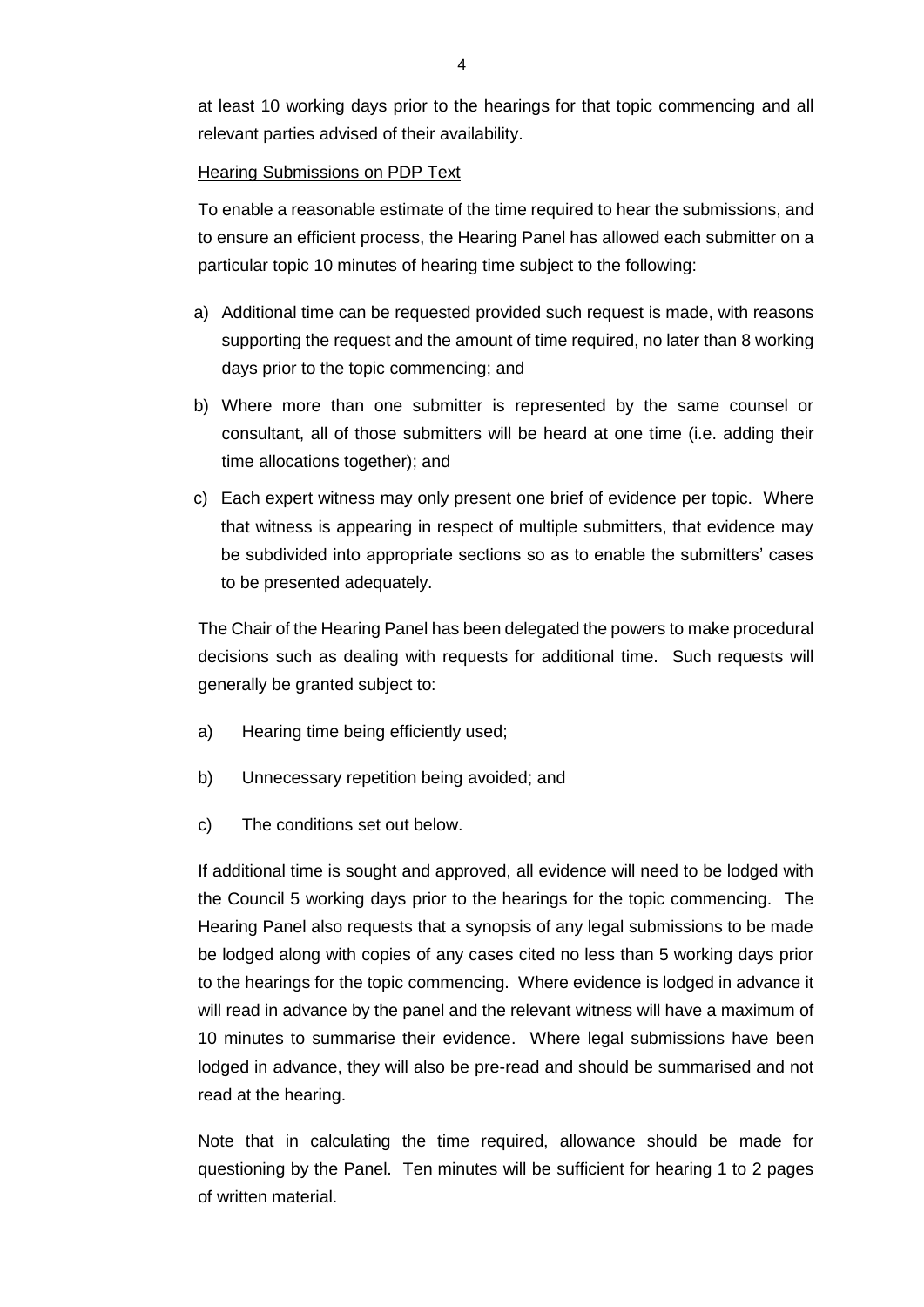The Council staff responsible for the relevant Hearing Report will be able to provide a written reply to the submissions heard within 5 working days of the completion of the set of hearings on the relevant topic. Any comments made by Council staff will be strictly in reply to matters and evidence raised by submitters. These written replies will be available on the Council website within 5 working days of the completion of the relevant hearings.

#### Timeframes in Relation to Hearings on Plan Text

| Notice of hearing sent to submitters                                         | 15 working days prior to<br>commencement of hearings on topic<br>stream       |
|------------------------------------------------------------------------------|-------------------------------------------------------------------------------|
| Hearing time allocation opens<br>(including requests for additional<br>time) | Opens 15 working days prior to<br>commencement of hearings on topic<br>stream |
| Council's Hearing Report available                                           | 10 working days prior to<br>commencement of hearings on topic<br>stream       |
| Requests for additional hearing time<br>closes                               | 8 working days prior to<br>commencement of hearings on topic<br>stream        |
| Last day for lodgement of evidence<br>and legal synopsis for pre-reading     | 5 working days prior to<br>commencement of hearings on topic<br>stream        |
| Closing of hearing time allocation                                           | 5 working days prior to<br>commencement of hearings on topic<br>stream        |

# **Hearing Submissions on Designations**

The Hearing Panel will treat these in a manner similar to the process for hearing Notices of Requirement outside the First Schedule process. Consequently, these hearings will be arranged by designation and will occur outside of the series of hearings on topics or by area at times convenient to the relevant hearing commissioners, the requiring authority, and any submitters, as far as practicable.

# Hearing Submissions on PDP Maps (other than Designations)

These will be heard in groupings by geographic area to enable the same Panel to consider changes sought in a particular area in an integrated manner.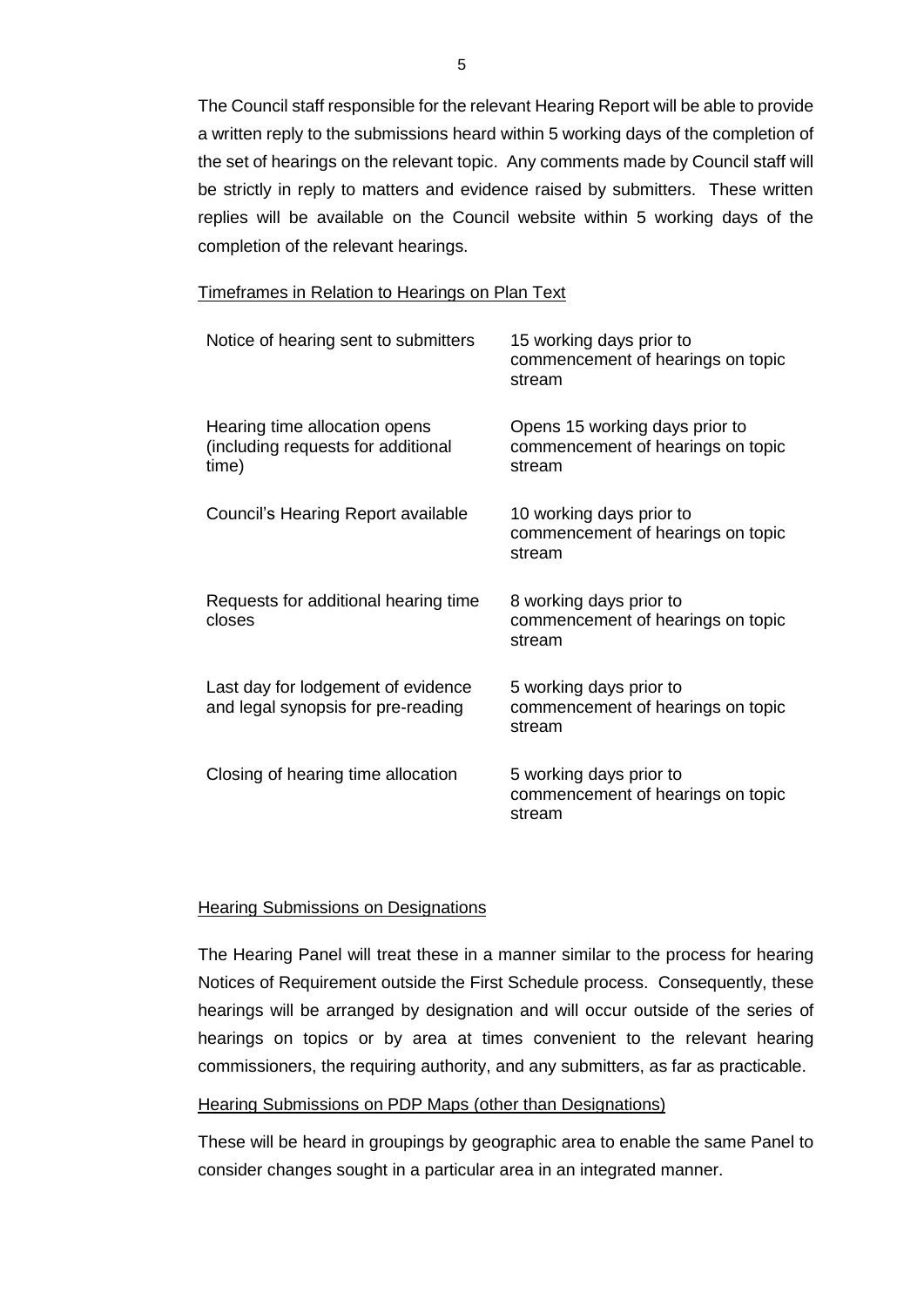It is the Hearing Panel's intention to pre-read all evidence for these topics in advance of the hearings. The Panel also requests that a synopsis of legal submissions and cases cited be provided for reading prior to the hearing. To enable the pre-reading to be undertaken in a timely fashion, all such material is to be provided 10 working days (two weeks) in advance of the allocated date for the commencement of hearings for the particular area.

The Council's Hearing Reports will be made available on the Council website four weeks (20 working days) in advance of the scheduled hearing, and all relevant parties advised of their availability. This will ensure that all relevant parties wishing to prepare evidence can do so in the knowledge of the issues addressed in the Hearing Reports.

#### Timeframes in Relation to Hearings on Maps

| Notice of hearing sent to submitters                                      | 25 working days prior to<br>commencement of hearings on topic<br>stream       |
|---------------------------------------------------------------------------|-------------------------------------------------------------------------------|
| Hearing time allocation opens<br>(including requests for additional time) | Opens 25 working days prior to<br>commencement of hearings on topic<br>stream |
| Council's Hearing Report available                                        | 20 working days prior to<br>commencement of hearings on topic<br>stream       |
| Requests for additional hearing time<br>closes                            | 15 working days prior to<br>commencement of hearings on topic<br>stream       |
| Last day for lodgement of legal<br>submissions and evidence               | 10 working days prior to<br>commencement of hearings on topic<br>stream       |
| Closing of hearing time allocation                                        | 10 working days prior to<br>commencement of hearings on topic<br>stream       |

#### Commencement of Hearings

This is scheduled for 7 March 2016 at 2pm. At this time the Council's solicitor will present submissions lead evidence on the overall strategy of the PDP (the theme of the first topic). This date differs from that discussed informally with professional representatives. It has been chosen to ensure Commissioner availability and to provide adequate time for the Council staff to provide full and adequate Hearing Reports on the first topic a clear 10 working days prior to the hearings commencing.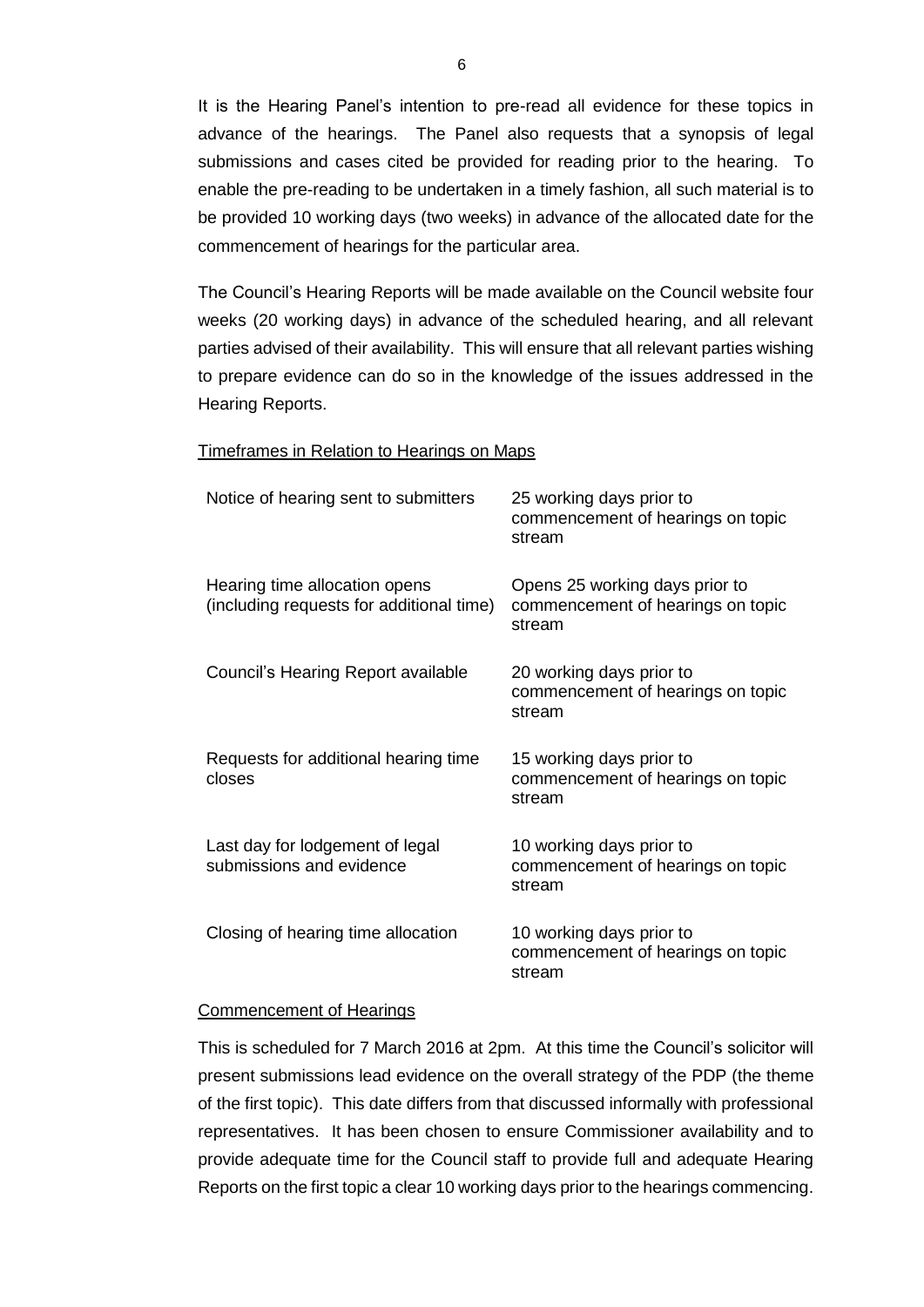It is expected that an indicative schedule outlining the order of topics and when the hearings on those topics are likely to be held will accompany the first notice of hearing and be placed on the Council website at the same time, on the following page: [http://www.qldc.govt.nz/proposed-district-plan-hearings.](http://www.qldc.govt.nz/proposed-district-plan-hearings)

#### Hearing Process

The Hearing Panel wants to give each submitter sufficient opportunity to explain the basis of their submission, but it needs to do this in an efficient manner. In addition, the Panel recognises that submitters may have commitments that limit their availability to attend the hearings. To this end the notice of hearing will include a link to a form where a hearing time (within those available) and location (Queenstown or Wanaka) can be requested. This same form will be used to request additional time. All requests for specific times and additional time will be promptly responded to. It is anticipated that all requests will generally be responded to within 1 working day.

# **Hearing Reports**

The Council staff are preparing Hearing Reports under section 42A of the Act for each topic area. These reports analyse the submissions and further submissions received and includes recommendations from the report writer. The Hearing Panel will consider the staff recommendations, but those recommendations have no greater status than the submissions made to the Hearing Panel. As the Hearing Reports become available they will be available on the Council website at this page:<http://www.qldc.govt.nz/proposed-district-plan-hearings>

# **Submissions and Evidence**

# Legal Submissions

Legal submissions should be provided in writing so as to ensure that an accurate record of the submissions is provided to the Hearing Panel. Where a synopsis of legal submissions has been provided in advance, these will have been pre-read and an oral summary can be presented. Copies of cases cited should also be provided.

# Expert Evidence

Expert evidence should be prepared and presented in the same manner as expert evidence presented to the Environment Court (i.e. in accordance with Part 7 of the Environment Court Practice Note 2014).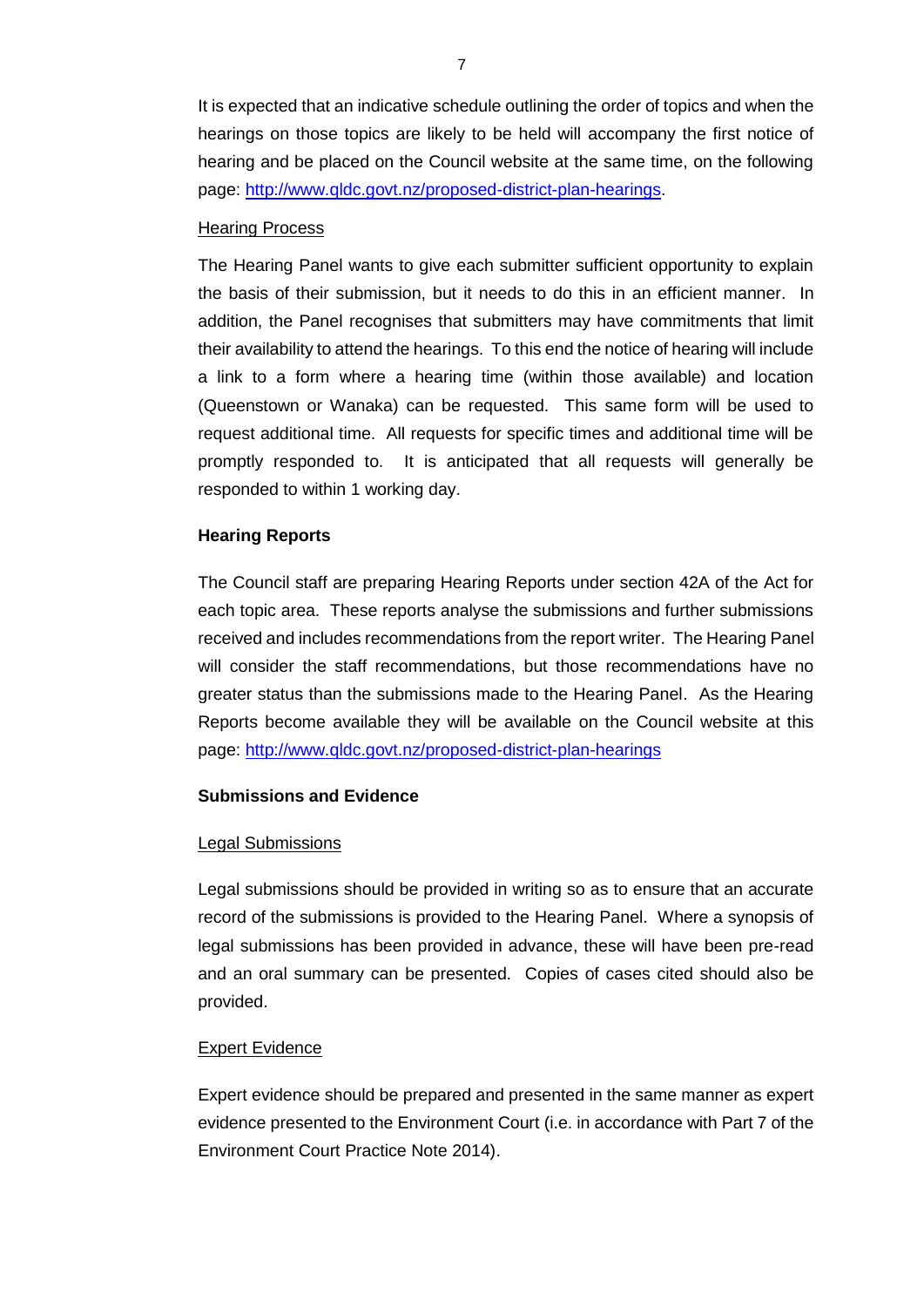Evidence supporting a submission seeking to modify the provisions of the proposed plan should contain an evauation sufficient to satisfy the requirements of s.32AA of the Act.

# **Hearing Transcripts**

Full recordings will be made of each hearing. These will be available on the Council website within two working days of being recorded.

All submissions and evidence lodged in advance of the hearings will be available on the Council website within two working days of receipt.

Other submissions and evidence presented, and material tabled, will also be available on the Council website within two working days of the hearing at which they are received.

The page on the Council's website where all this information will be available is: <http://www.qldc.govt.nz/proposed-district-plan-hearings>

# **Caucusing and Conferencing**

The Hearing Panel is not timetabling formal formal sessions for caucusing or conferencing between expert witnesses. However, the Hearing Panel requests that all parties (the reporting officers and submitters) calling expert witnesses liaise amongst themselves in order to facilitate their respective experts conferencing on matters relevant to their specific areas of expertise prior to the preparation of their reports or evidence (including any applicable district plan provisions). The aim of such conferencing should be to identify areas of agreement and disagreement which can then be noted in the reports and evidence. The Hearing Panel will attempt to focus on the issues of contention during the hearing and in their deliberations thereafter and so the assistance of the parties to clearly identify areas of expert agreement and disagreement in this manner would be greatly appreciated.

#### **On the Day**

You will be allocated a time to appear in front of the hearing panel. It is recommended you arrive at least 30 minutes before you are due to speak. On the day the following will happen:

 $\triangleright$  The Chair will welcome and introduce other panel members and Council staff;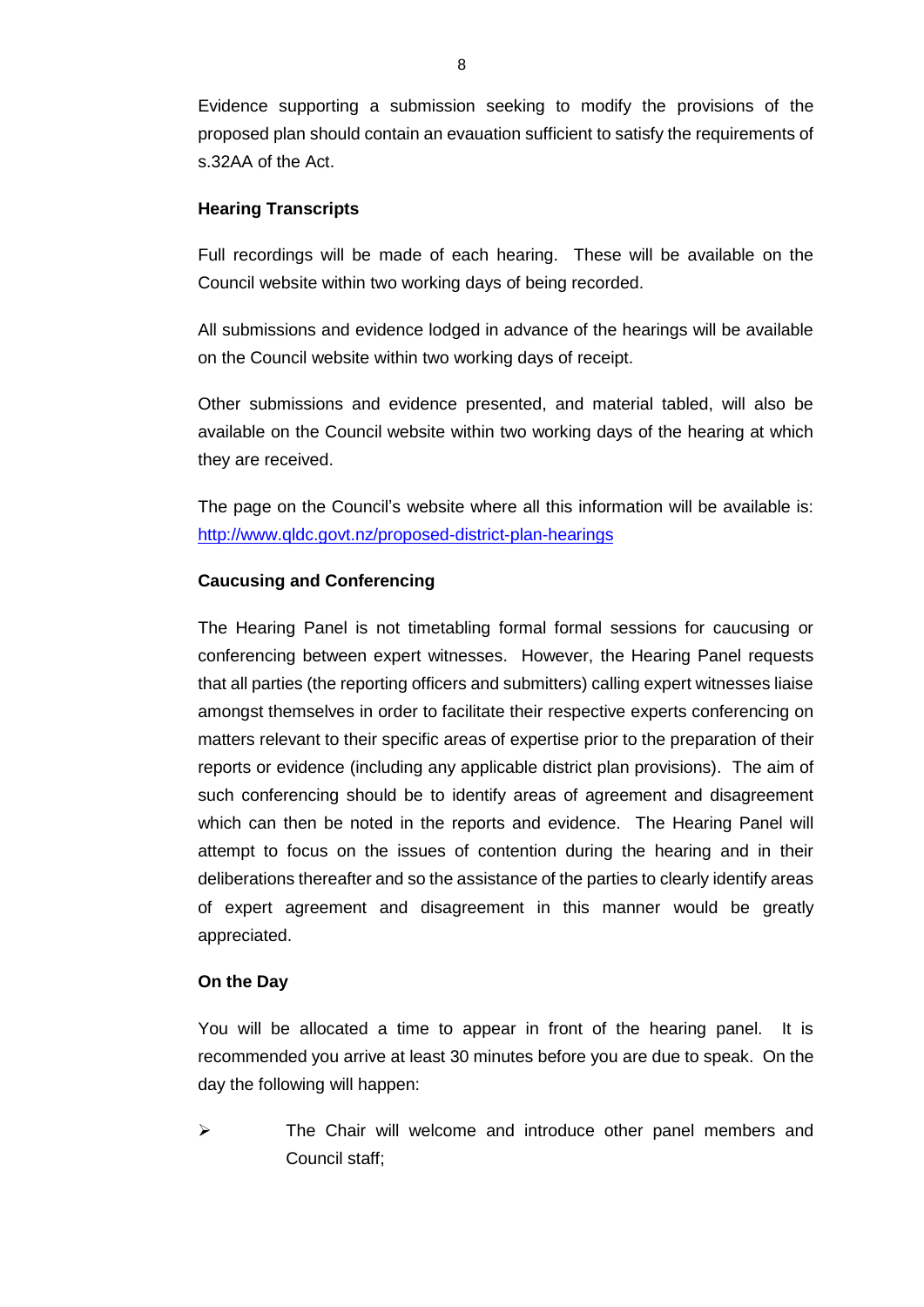- $\triangleright$  On the first day of hearing a topic, the staff member(s) responsible for the Hearing Report will be asked to briefly summarise their report;
- $\triangleright$  The Hearings Panel will ask questions of the author/s of the Hearing Report;
- $\triangleright$  The submitters will present their cases including any expert witnesses. This must be restricted to the topic being considered at that specific hearing;
- $\triangleright$  The Hearing Panel may then ask questions of submitters or their witnesses;
- $\triangleright$  After all submissions have been heard on a specific chapter, the Council officers will prepare a written reply which will be filed with the Hearing Panel Secretary within 5 working days, and a copy will be provided to each submitter who was heard for that topic.

There is no cross-examination at Council hearings. Therefore, you must not interrupt other submitters presenting their cases, or the staff members reporting on their reports. If you feel that any aspect of a submitter or staff member presentation requires clarification, you may ask the Chair whether that point might be clarified. Such requests should be made following the conclusion of the Hearing Panel's questions of the submitter/staff member. The Chair will decide whether clarification should be provided, and if so, what process should then be followed.

# **What You Should Do**

If you are unsure of how the hearing process works, you should consult the guide prepared by the Ministry for the Environment, available at this address:

# [http://www.mfe.govt.nz/publications/rma/everyday-guide-rma-appearing-council](http://www.mfe.govt.nz/publications/rma/everyday-guide-rma-appearing-council-plan-or-plan-change-hearing)[plan-or-plan-change-hearing](http://www.mfe.govt.nz/publications/rma/everyday-guide-rma-appearing-council-plan-or-plan-change-hearing)

Alternatively, you could talk to the Council staff prior to the hearing. You will need to consider whether you bring along expert witnesses (for example landscape architects or planners), a lawyer or other support people to help you present your point of view.

You will need to prepare a written statement that explains your submission to the Hearing Panel. Your written statement cannot go outside of the scope of your original submission. If you have lodged a further submission, you cannot go outside the scope of the primary submission you supported or opposed (i.e. the relief you seek must be somewhere between the relief sought by the primary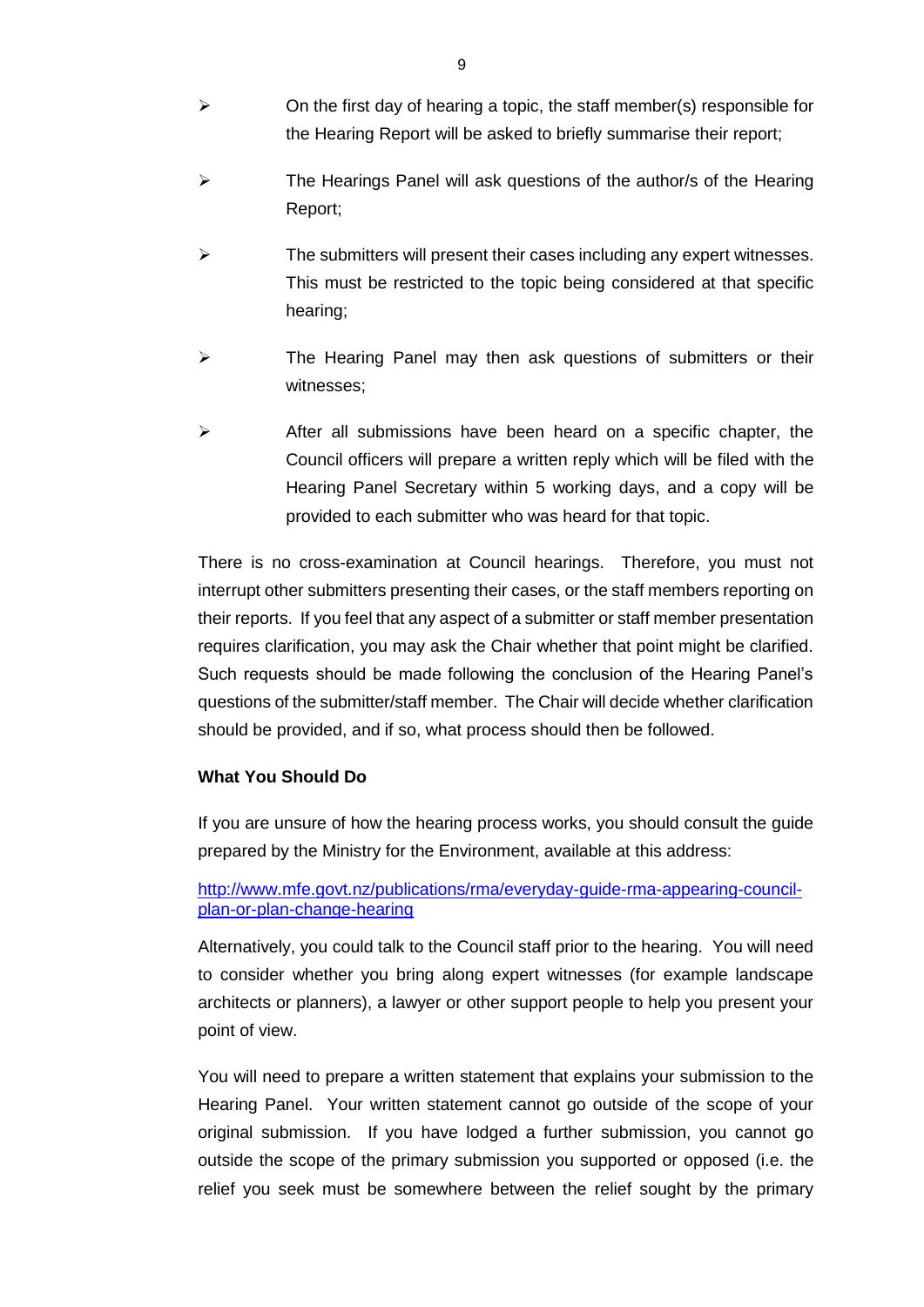submission and the Proposed Plan as notified). Keep the written statement simple and focus on the key point(s) you want to make. Tell the Hearing Panel exactly what changes you want made to the Proposed District Plan. Your submission and evidence must relate solely to the topic being heard at the hearing and not matters to be heard at later hearings. Bring 15 (fifteen) copies of the written statement with you on the day.

At the hearing you will be asked to read out your written statement and answer any questions from the hearing panel. If you have any witnesses, they will likewise be asked to read out their statements (unless their evidence has been provided in advance) and answer any questions from the Hearing Panel.

# **Speaking With Other Submitters**

As the hearing involves many submitters, you may choose to make your submission along with other submitters speaking about the same topic as you. If you wish to do this, please contact the respective submitter and Julia Chalmers at the council for scheduling purposes.

# **Presenting in Te Reo or New Zealand Sign Language**

You, your experts or support people may speak in te reo Maori or New Zealand sign language at the hearing. You must inform the Council of the intention to use te reo Maori or New Zealand sign language at least five working days prior to the hearing so that an interpreter can be arranged.

# **What Happens After the Hearings?**

Following the close of hearings, the Hearing Panel will enter into deliberations. This will be done in-committee (i.e. in private). The Hearing Panel will then make recommendations to the Council on amendments to the PDP as a result of submissions, further submissions and the hearings. The Council will consider the recommended amendments and make its decisions in-committee.

All submitters and further submitters will be notified of the release of the decisions. If you are not satisfied with the Council's decision on your submission, you can appeal all or part of the decision to the Environment Court.

# **Key Contacts**

The primary point of contact for all matters relating to the hearings is Julia Chalmers, phone 03 441 0499 or 03 443 0024, email dphearings@qldc.govt.nz.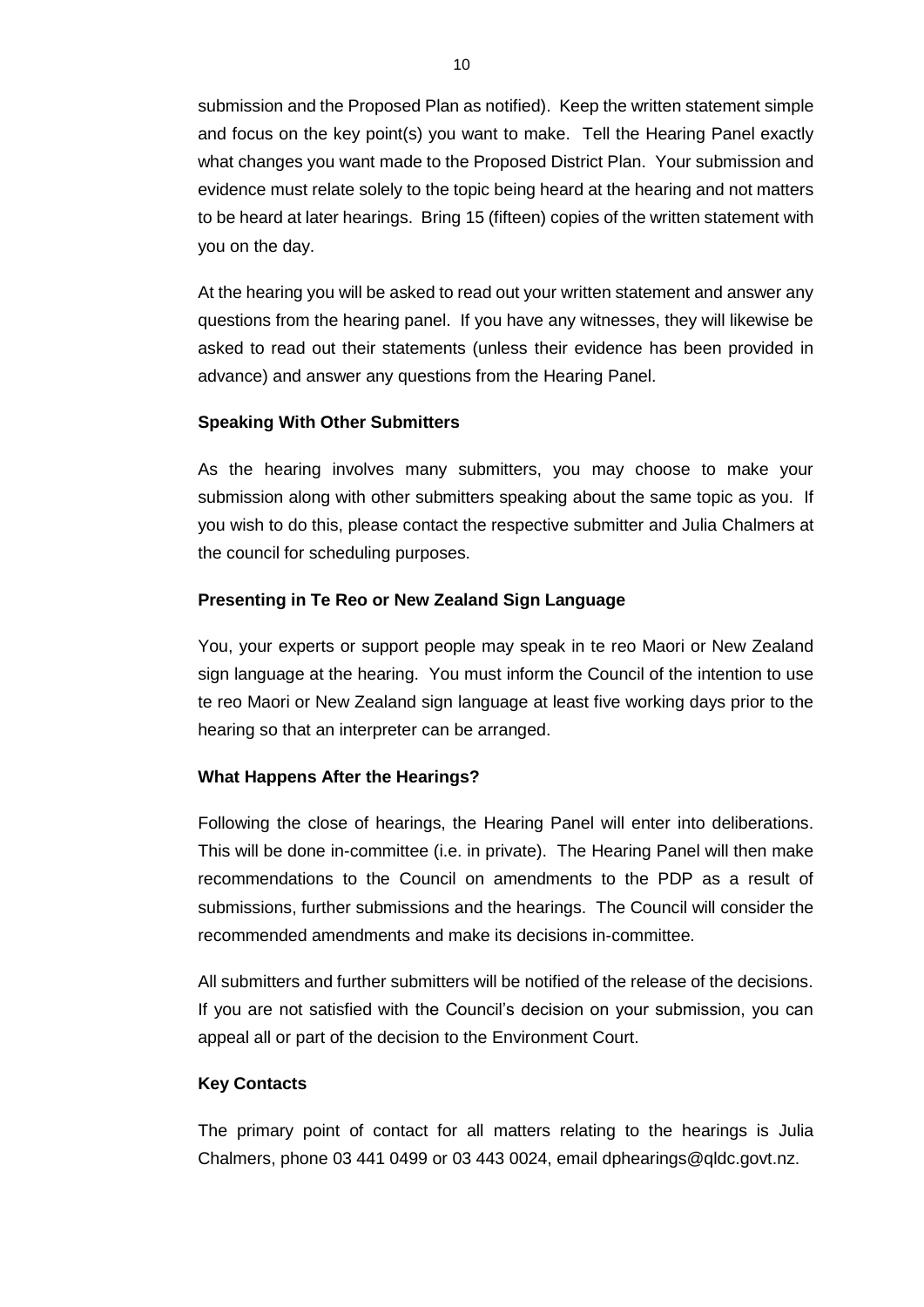If you are providing expert evidence in advance of the hearing, you can send it in pdf (Acrobat) or doc (Word) format to [dphearings@qldc.govt.nz.](mailto:dphearings@qldc.govt.nz)

The key location for up-to-date information on the hearings is the District Plan Hearings page on the Council website:

<http://www.qldc.govt.nz/proposed-district-plan-hearings>

For the Hearing Panel

Tuger

Denis Nugent Hearing Panel Chair 25 January 2016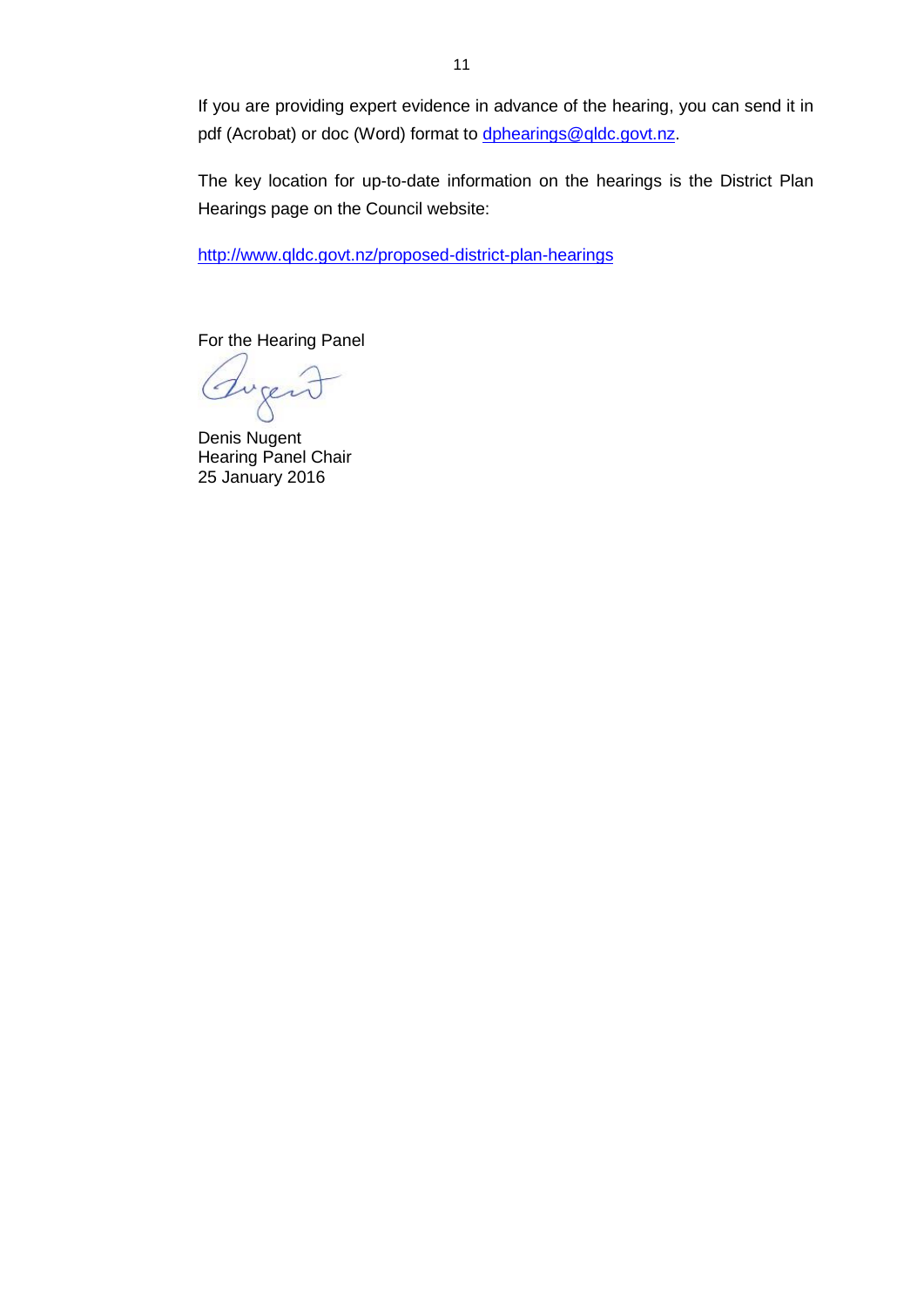# **Appendix A – Hearing Topics**

# District Plan Text Hearings

#### Topic

Overall District Plan Strategy – Chapters 1, 3, 4, 5 & 6 in two parts:

Chapters 1 & 5 along with Goal 3.2.7 will be heard first

Chapters 3, 4 & 6 will be heard second

Town Centre & Business Zones – Chapters 12, 13, 14, 15, 16 & 17 (incl Airport Mixed Use)

Rural & Rural Residential Provisions – Chapters 21, 22, 23, 33 & 34

Historic Heritage & Protected Trees – Chapters 26 & 32

Residential Zones – Chapters 7 to 11 incl

Subdivision Provisions – Chapter 27

District-wide Provisions – Chapters 28, 30, 35 & 36

Special Zones – Chapters 41, 42 & 43, Definitions – Chapter 2

Submissions on Whole Plan

#### Submissions on Maps

#### Topic

Wanaka Urban Area

Slopehill Road, Speargrass Flat, Dalefield, Littles Road

Wanaka Edge (ie extension to urban area, or immediately adjoining Wanaka)

Queenstown Urban incl Queenstown Hill

Remaining Upper Clutha, Makarora, Matukituki and Cardrona

Arthurs Point, Kingston

Frankton Flats, Ferry Hill, Tuckers Beach

East & north of Lake Hayes

Glenorchy, Bobs Cove

Arrowtown